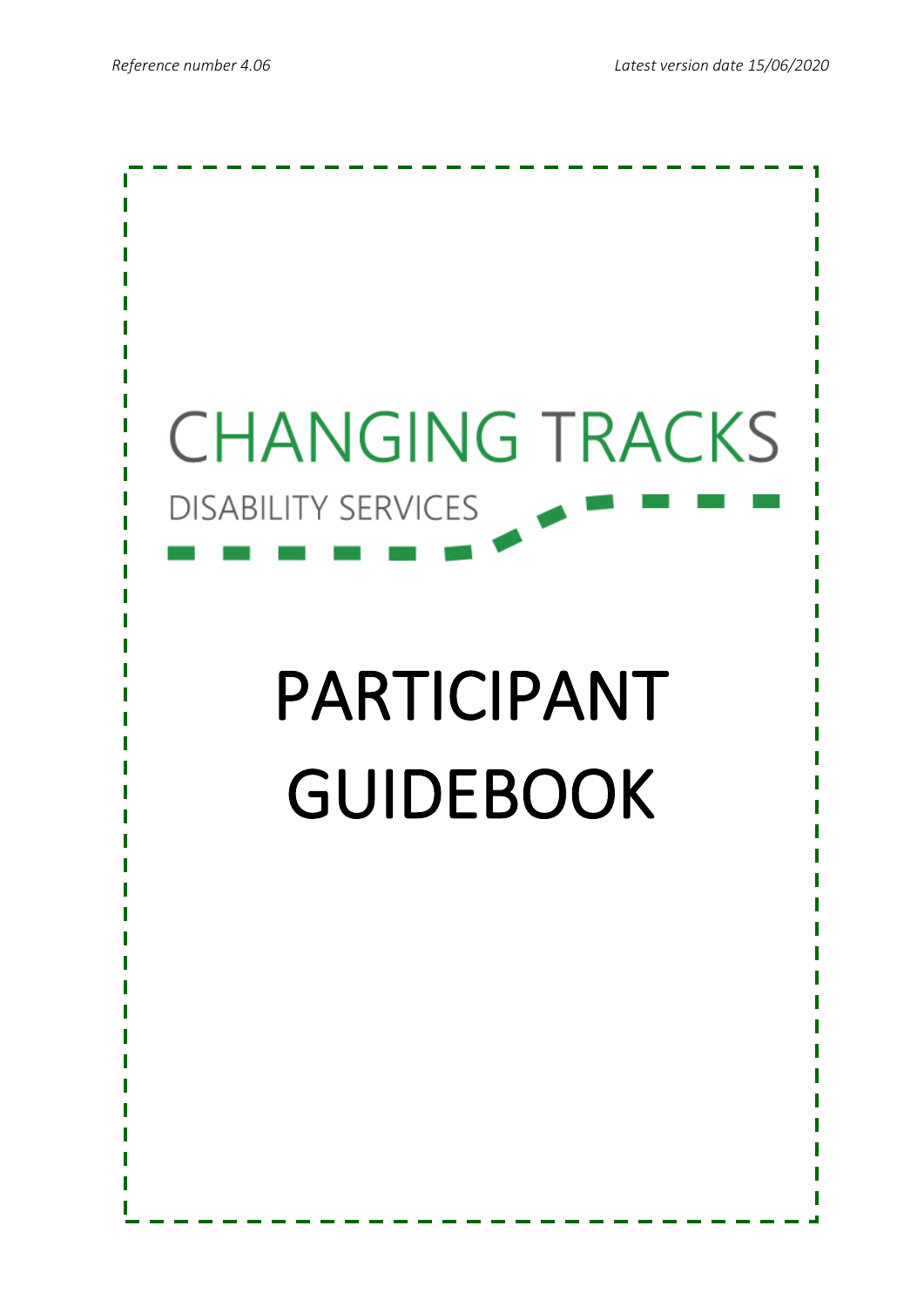# CHANGING TRACKS PARTICIPANT GUIDEBOOK



# **CONTENTS**

|     | <b>INTRODUCTION</b>                             | PAGE |                |
|-----|-------------------------------------------------|------|----------------|
| 1.  | <b>WELCOME TO CHANGING TRACKS</b>               |      | 3              |
| 2.  | WHAT DOES CHANGING TRACKS DO?                   |      | 3              |
| 3.  | <b>TYPES OF SUPPORT PROVIDED</b>                |      | 4              |
|     | <b>GETTING INVOLVED</b>                         |      |                |
| 4.  | HOW TO SIGN UP WITH CHANGING TRACKS             |      | 5              |
| 5.  | CAN SOMEONE ELSE DO THE TALKING?                |      | 5              |
|     | PROGRAM INFORMATION                             |      |                |
| 6.  | INDIVIDUAL SUPPORT PLANS                        |      | 6              |
| 7.  | REGULAR WEEKDAY PROGRAMS & WEEKEND EVENTS       |      | 6              |
| 8.  | WEEKENDS AWAY / HOLIDAYS / RESPITE              |      | 6              |
|     | SUPPORT COSTS AND SERVICE BOOKINGS              |      |                |
| 9.  | <b>TURNING YOUR PLAN INTO SERVICES</b>          |      | 7              |
| 10. | <b>SUPPORT COSTS</b>                            |      | $\overline{7}$ |
| 11. | <b>MAKING PAYMENTS</b>                          |      | 8              |
| 12. | COSTS NOT COVERED BY THE NDIS                   |      | 8              |
| 13. | <b>TRAVEL ARRANGEMENTS</b>                      |      | 8              |
| 14. | <b>CHANGING YOUR MIND</b>                       |      | 8              |
|     | <b>MEDICATION</b>                               |      |                |
| 15. | MEDICATION ADMINISTRATION                       |      | 9              |
|     | <b>CANCELLATIONS</b>                            |      |                |
| 16. | CANCELLATION POLICY & PROCEDURE                 |      | 10             |
|     | RIGHTS, PRIVACY AND RESPONSIBILITIES            |      |                |
| 17. | PROTECTING YOUR RIGHTS                          |      | 11             |
| 18. | PROTECTING YOUR PRIVACY                         |      | 12             |
| 19. | <b>ACCIDENTS &amp; INCIDENTS</b>                |      | 12             |
| 20. | <b>CHANGING TRACKS' RESPONSIBILITIES</b>        |      | 12             |
| 21. | YOUR RESPONSIBILITIES                           |      | 13             |
|     | <b>KEEPING IN TOUCH</b>                         |      |                |
| 22. | CHANGES TO YOUR PERSONAL DETAILS                |      | 14             |
| 23. | <b>CHANGES TO YOUR FUNDING</b>                  |      | 14             |
| 24. | <b>UPCOMING EVENTS</b>                          |      | 14             |
| 25. | <b>BOOKING IN TO EVENTS OR PROGRAMS</b>         |      | 15             |
| 26. | IS CHANGING TRACKS THE RIGHT SERVICE TO CHOOSE? |      | 15             |
| 27. | ENDING SERVICES WITH CHANGING TRACKS            |      | 15             |
|     | <b>FEEDBACK</b>                                 |      |                |
| 28. | HOW ARE WE DOING?                               |      | 16             |
| 29. | AUDITS, SURVEYS & OTHER FEEDBACK REQUESTS       |      | 16             |
| 30. | COMPLAINTS & FEEDBACK PROCEDURE                 |      | 17             |
| 31. | RAISING A COMPLAINT FLOWCHART                   |      | 17             |
|     | <b>CONTACT US</b>                               |      |                |
| 32. | HOW DO I FIND AN ADVOCACY SERVICE               |      | 18             |
| 33. | <b>OUR DETAILS</b>                              |      | 18             |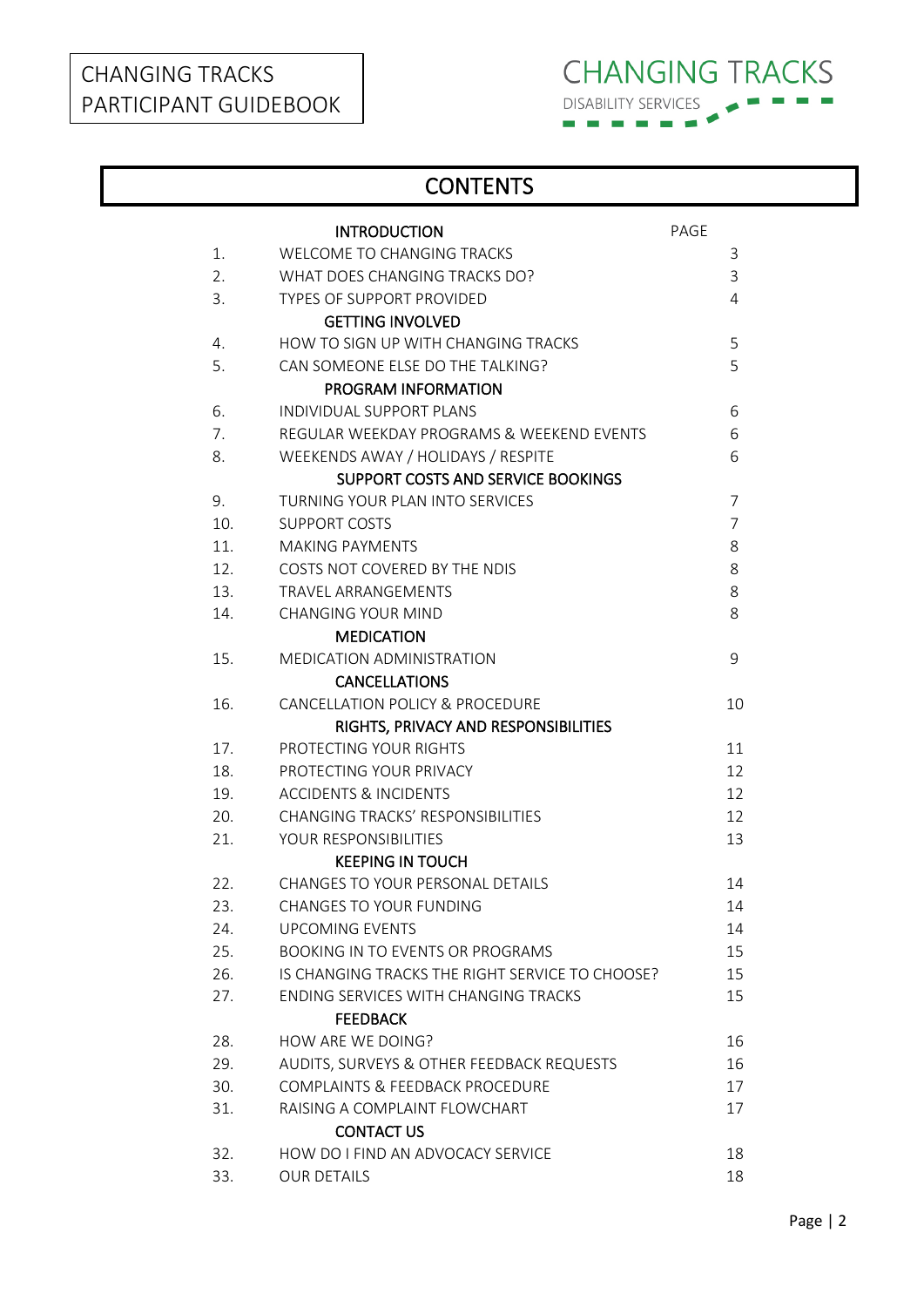

# INTRODUCTION

#### 1. WELCOME TO CHANGING TRACKS

Changing Tracks Disability Support Service extends a warm welcome to you and to your network of family, friends and carers. We are passionate about enabling all people to access and enjoy their local community and to explore new horizons.

The staff at Changing Tracks have many years of experience working with people with disabilities in the Barwon region. We feel that the National Disability Insurance Scheme (NDIS) has opened up a range of new and exciting opportunities for people. Tailored support services can now meet the preferences and needs of every individual.

This Participant Guidebook contains important information about Changing Tracks. We hope it will give you the information you need to understand our service and to get the most out of your time with us.

If you have any questions, this Participant Guidebook has information to help you understand what to do or who to contact.

If you do not find the answers here, you are welcome to contact Changing Tracks anytime

| by | Phone   | Mat 0447 325 196           |
|----|---------|----------------------------|
|    | Email   | info@changingtracks.com.au |
|    | Website | www.changingtracks.com.au  |

## 2. WHAT DOES CHANGING TRACKS DO?

Changing Tracks is a registered and accredited NDIS Provider.

We provide group-based Support Services to People with disabilities, aged 15 years and over. Groups include up to four people supported by one staff member.

We are a Community-Based organisation. This means the services we provide take place in the community, either in your local area or further away. Changing Tracks actively promotes and encourages participants to move freely around their environments and communities including accessing public transport.

Changing Tracks has policies that are written to ensure that Changing Tracks follows all relevant laws. Our procedures explain how we do things within the organisation.

E.g. Medication Administration Policy, Client Privacy Procedure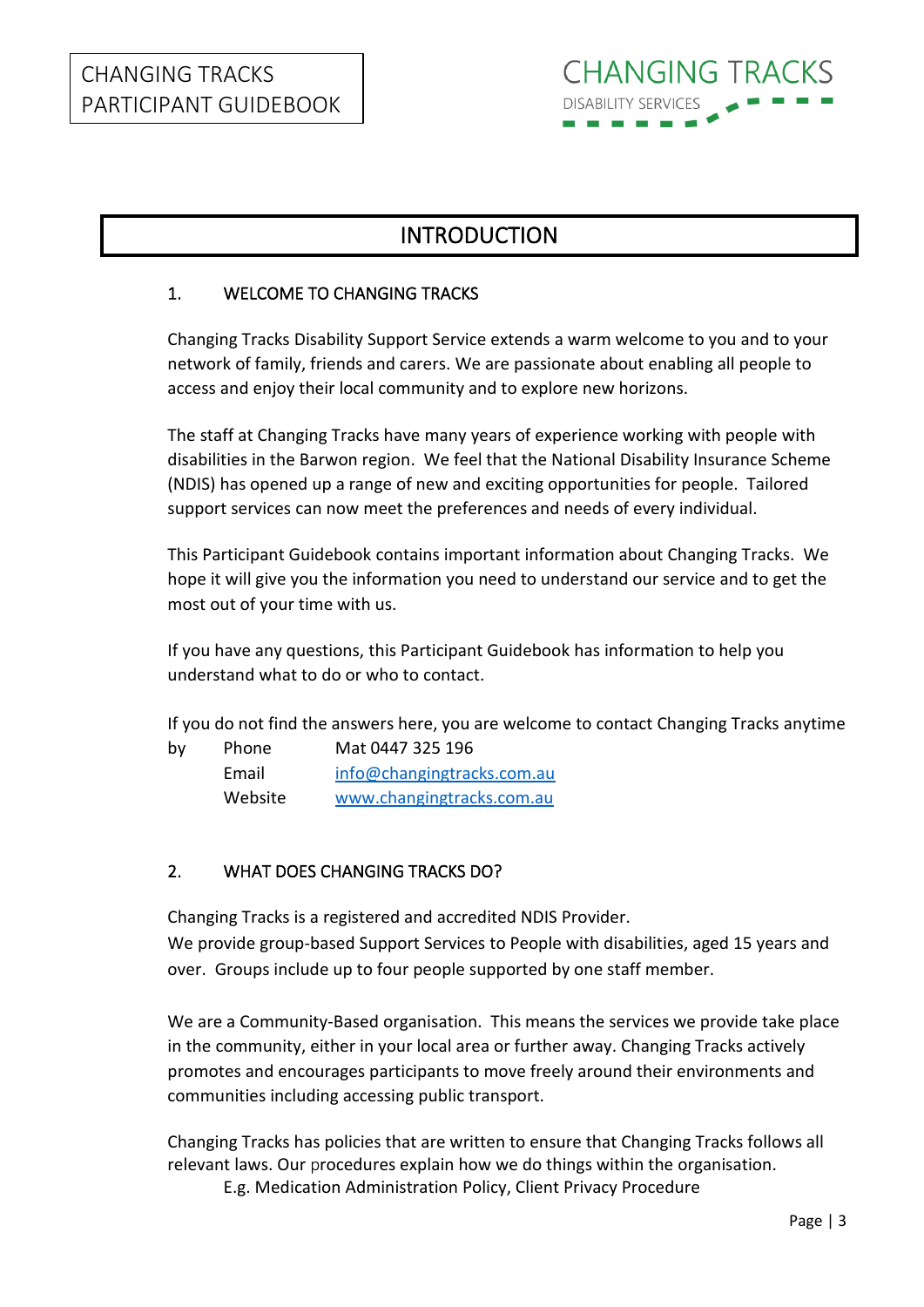# 3. TYPES OF SUPPORT PROVIDED

Changing Tracks offers a range of Support Services. Each program is tailored to meet your personal needs and goals. We are always keen to hear suggestions of new programs and activities you are interested in trying.

Our Support Services include:

#### REGULAR WEEKDAY PROGRAMS

- o Adventure Recreation
	- Surfing, Bike Riding, Bush Walking, Canoeing, etc.
- o Social Recreation
	- Gardening, Environmental Programs, Social Groups etc.
- o Health & Wellbeing
	- Walking, Swimming, Gym, Sports, Nutrition etc.
- o Life Skills
	- Cooking, Shopping, Money Handling, Computers, Home Duties, Travel Training, etc.

#### WEEKEND EVENTS – DAYTIME &/OR EVENINGS

- o Social Groups
- o Sports Events
- o Festivals
- o Cultural Events
- o Trips outside the Barwon region
- o Adventure Recreation
- o Leisure Recreation

#### WEEKENDS AWAY / HOLIDAYS / RESPITE

- o Changing Tracks coordinates Weekends Away and Mid-Week Holidays for small groups. Destinations may be within Victoria or interstate.
- o Our Weekends Away also offer interesting and creative Respite opportunities for the Participant, which provides a break for families and carers.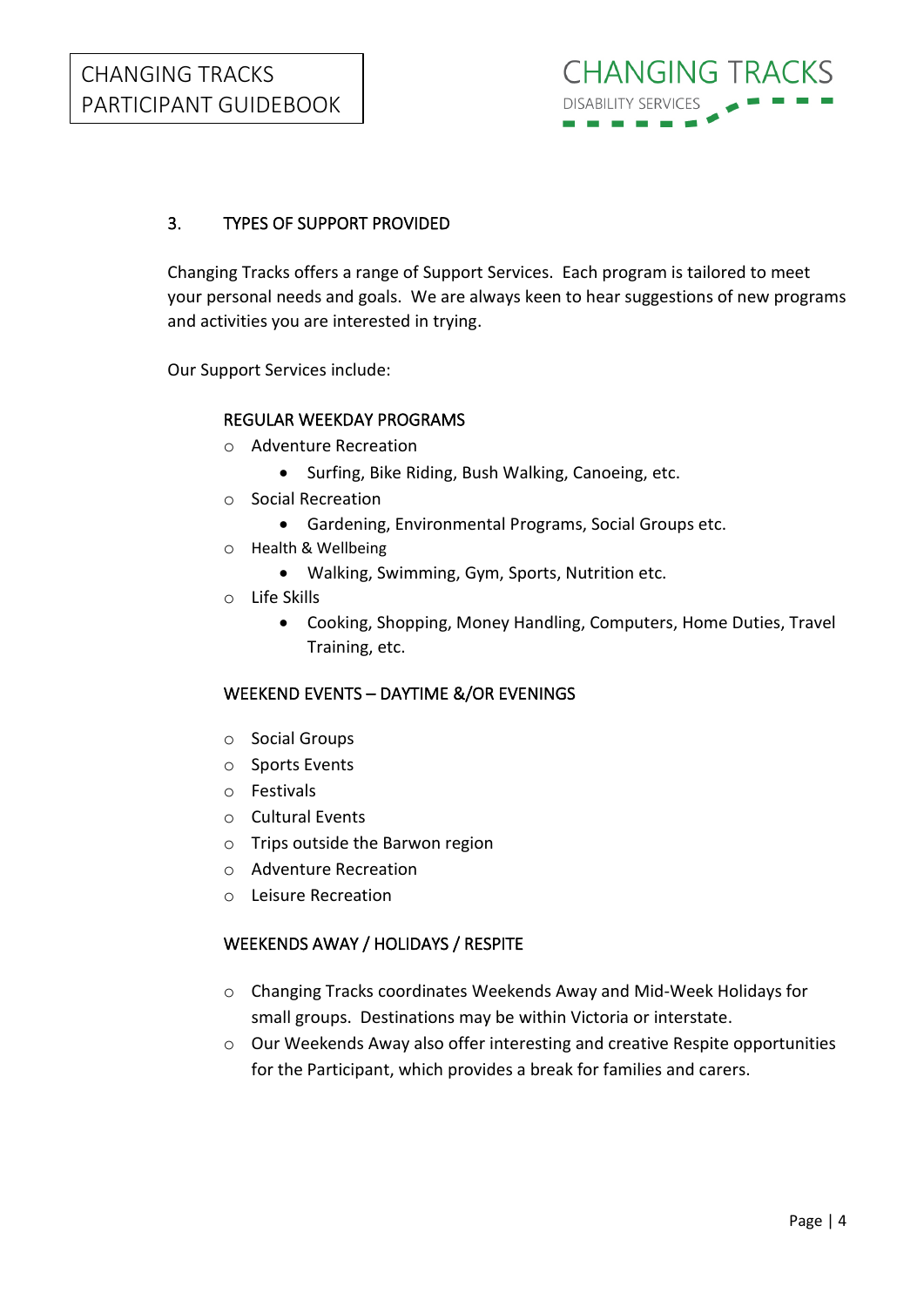# CHANGING TRACKS PARTICIPANT GUIDEBOOK

# **CHANGING TRACKS DISABILITY SERVICES**

# GETTING INVOLVED

#### 4. HOW TO SIGN UP WITH CHANGING TRACKS

Getting started with Changing Tracks is easy.

You can do this in the way that suits you best:

- o Via our website -select 'Join Us' button and complete the online form
- o Either you or a chosen representative can give us a call on **0447 325 196**

Once contact has been made a Changing Tracks representative will contact you.

We can talk about your NDIS plan, your goals and your needs, and how Changing Tracks might support you.

At the same time, we can arrange an Intake Meeting where we get together and gather more information about you, your goals and organise a Service Agreement.

The signed Service Agreement and completion of other relevant forms (Communication Consent form, Individual Support Plan, Participant Profile Form) means that we can begin working with you.



## 5. CAN SOMEONE ELSE DO THE TALKING?

Yes. With your consent, Changing Tracks is happy to speak to another person who can act on your behalf. This person is called your Chosen Representative. Your Chosen Representative may be someone such as a family member, friend or advocate. *For more information about advocacy services see details on page 18.*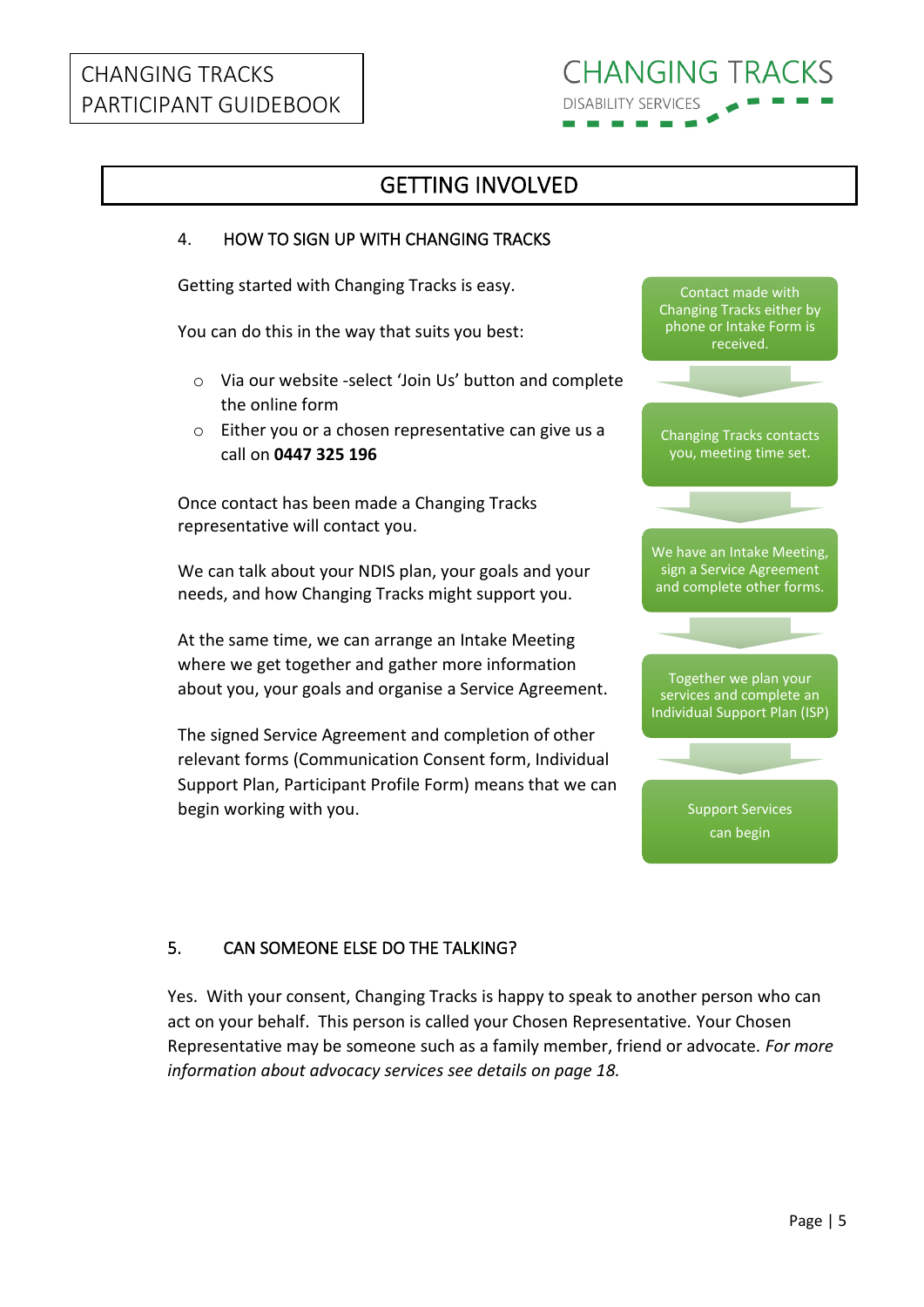# PROGRAM INFORMATION

## 6. INDIVIDUAL SUPPORT PLANS

All people who receive support services from Changing Tracks will have an Individual Support Plan (ISP) developed.

- o Your **ISP** provides guidance to Changing Tracks about your goals.
- o It includes information about the things you would like to work towards with Changing Tracks during the dates of your current NDIS plan.
- o Your **ISP** is developed with you. With your permission chosen representatives such as family members, friends, advocates, or Support Coordinators are also able to contribute.
- $\circ$  Changing Tracks records notes about your progress towards your goals after every session of support.
- o Your **ISP** will be reviewed annually or earlier. This typically happens at registration renewal however your **ISP** can be adjusted at any time by communicating with staff or the Director.
- o Changing Tracks treat your privacy very seriously. Where appropriate, information on the **ISP** is communicated to family members, carers, other providers and relevant government agencies (as listed on your Communication Consent Form).

## 7. REGULAR WEEKDAY PROGRAMS & WEEKEND EVENTS

A **Program Outline** will be provided to you for each Program or Weekend Event you sign up to. This will include information about:

- o The type of activities involved
- o Meeting place and time
- o Specific clothing or footwear requirements
- o What food or drinks to bring
- o Whether extra money is required

Each participant will be given a **Program Plan & Itinerary.** This lists the Programs and Events you'll be doing each week and any specific requirements for each session.

#### 8. WEEKENDS AWAY / HOLIDAYS / RESPITE

Before weekends away, holidays or respite, you will receive an **Information Pack**. This will include:

- o An itinerary
- o A Checklist of things to bring
- o An Assistance with Medication Consent Form
- o Drop off and Pick up places and times
- o Contact details for staff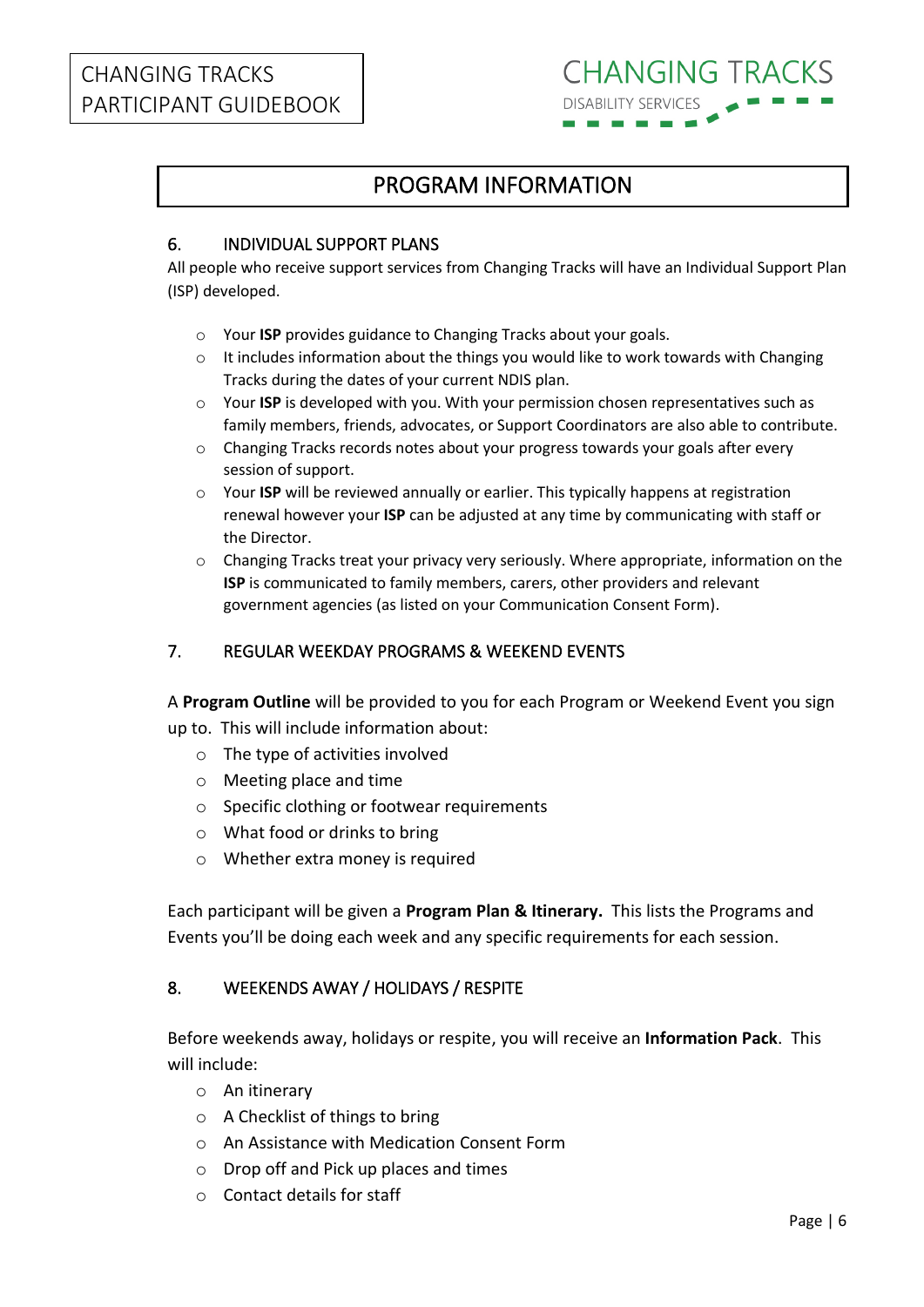# SERVICE COSTS and BOOKINGS

#### 9. TURNING YOUR PLAN INTO SERVICES

Here's how it works:

- o Your NDIS Plan has a number of Support Categories
- o Each Support Category has a funding Value, which is used to make Service Bookings
- o You choose what you'd like to do with Changing Tracks, which Support Category you will access, and to what Value.
- o Then a Service Agreement is signed by you and a member of the Changing Tracks team, and either party can make one or more Service Bookings
- o Once a Service Booking is made, Changing Tracks can provide Support Services to you
- o You can view your Service Booking at any time on the MyPlace Participant Portal [www.ndis.gov.au](http://www.ndis.gov.au/) On request, Changing Tracks can print or email you a copy of the Service Booking

#### 10. SUPPORT COSTS

Support Costs are the costs of the service that is claimed from your NDIS plan. Please note, these costs are set by the NDIS and have been taken from the NDIS Price Guide which is subject to change without notice. The total cost of a Mid Week Holiday is not listed, as it will vary depending on the length and dates of the holiday. The information for a Weekend Away gives some indication of the expected cost.

| REGULAR WEEKDAY PROGRAMS OR WEEKEND ACTIVITIES                  |                                                                      |                        |  |  |  |  |
|-----------------------------------------------------------------|----------------------------------------------------------------------|------------------------|--|--|--|--|
| <b>Support Category</b>                                         | Program                                                              | Hourly Rate per Person |  |  |  |  |
| 0004 or 0001                                                    | Group based programs weekday<br>(until 8pm) 1:3 or 1:2 (inc. TTP)    | \$24.66 or \$33.42     |  |  |  |  |
| Group based<br>community, social and<br>recreational activities | Group based programs weekday evening<br>(8pm onwards) 1:3 (inc. TTP) | \$27.15                |  |  |  |  |
| or Daily Activities                                             | Group based programs<br>Saturdays (inc. TTP)                         | \$34.60                |  |  |  |  |
|                                                                 | Group based programs<br>Sundays (inc. TTP)                           | \$44.54                |  |  |  |  |
| Transport - NDIS funded or Self-Funded                          | \$0.80per KM                                                         |                        |  |  |  |  |
|                                                                 |                                                                      |                        |  |  |  |  |

|                    | WEEKENDS AWAY / HOLIDAYS / RESPITE<br>(BASED ON FRIDAY 3PM - SUNDAY 4PM) |                      |
|--------------------|--------------------------------------------------------------------------|----------------------|
| Support Category   | Program                                                                  | Total Cost (approx.) |
| 0004, 0001 or 0009 | Group based weekends away                                                | \$1800.00            |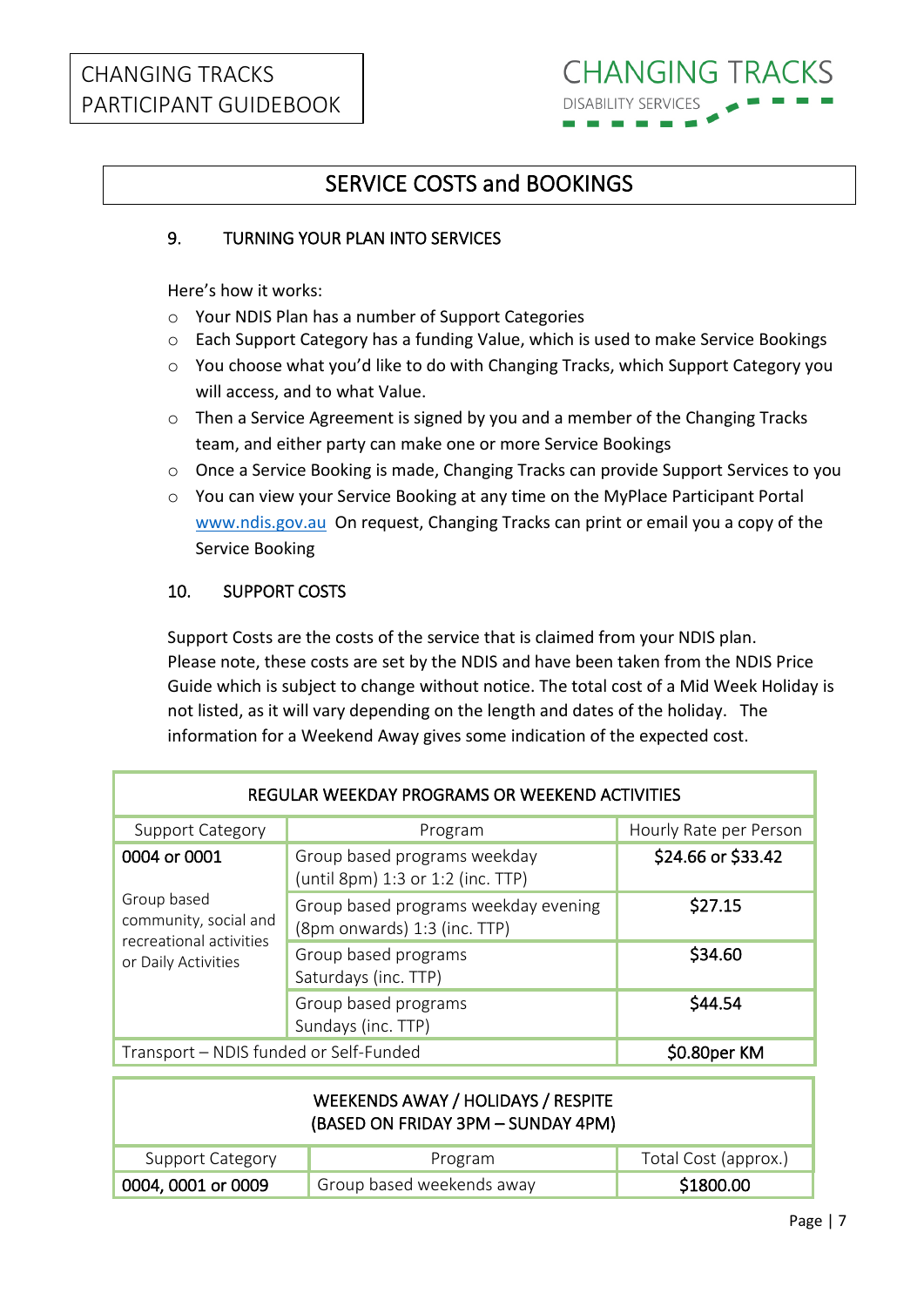## 11. MAKING PAYMENTS

Generally, once a Service Booking has been made and a support service provided to you, Changing Tracks will send an invoice for the costs directly to the NDIS.

However, if you Self-Manage your plan or have a registered Fund Manager in place, invoices will be sent directly to you or your Fund Manager. Your Service Agreement allows you to select your invoice management details. If these arrangements change, please tell Changing Tracks as soon as possible.

### 12. COSTS NOT COVERED BY NDIS

**Your NDIS funding covers your Support Costs**. Support Costs refer to the cost of helping you to access an activity or program. Usually, this means the cost of employing staff. The Support Costs for services Changing Tracks provide are listed in the table on the previous page.

At times, there may be additional **Out of Pocket Expenses** to you, such as:

- $\circ$  Public Transport fares -we can help you organise a myki Card if necessary
- o Lunch during the week we recommend you bring lunch from home
- o Spending money for Weekends Away or Holidays

At times Changing Tracks may need to invoice you for **Activity Costs**. Activity Costs are expenses that cannot be covered by your NDIS funding and may include:

- $\circ$  Weekday Programs (groceries for cooking, gym & swim admission, equipment costs, transport costs etc.)
- o On Holidays (transport, accommodation, meals etc.)
- o On Weekend Events (admission to the event, transport etc.)

Please note: Changing Tracks can assist with budgeting or money handling skills for activities but cannot take responsibility for client finances. Changing Tracks actively promotes independent money handling and payments.

#### 13. TRAVEL ARRANGEMENTS

Changing Tracks may be able to assist with some travel arrangements either by using your NDIS funding or as an out of pocket expense. Contact us for more details.

### 14. CHANGING YOUR MIND

You can change your mind at any time. Cancel or alter your Service Booking by contacting Changing Tracks. Please note this may take up to 28 days to process.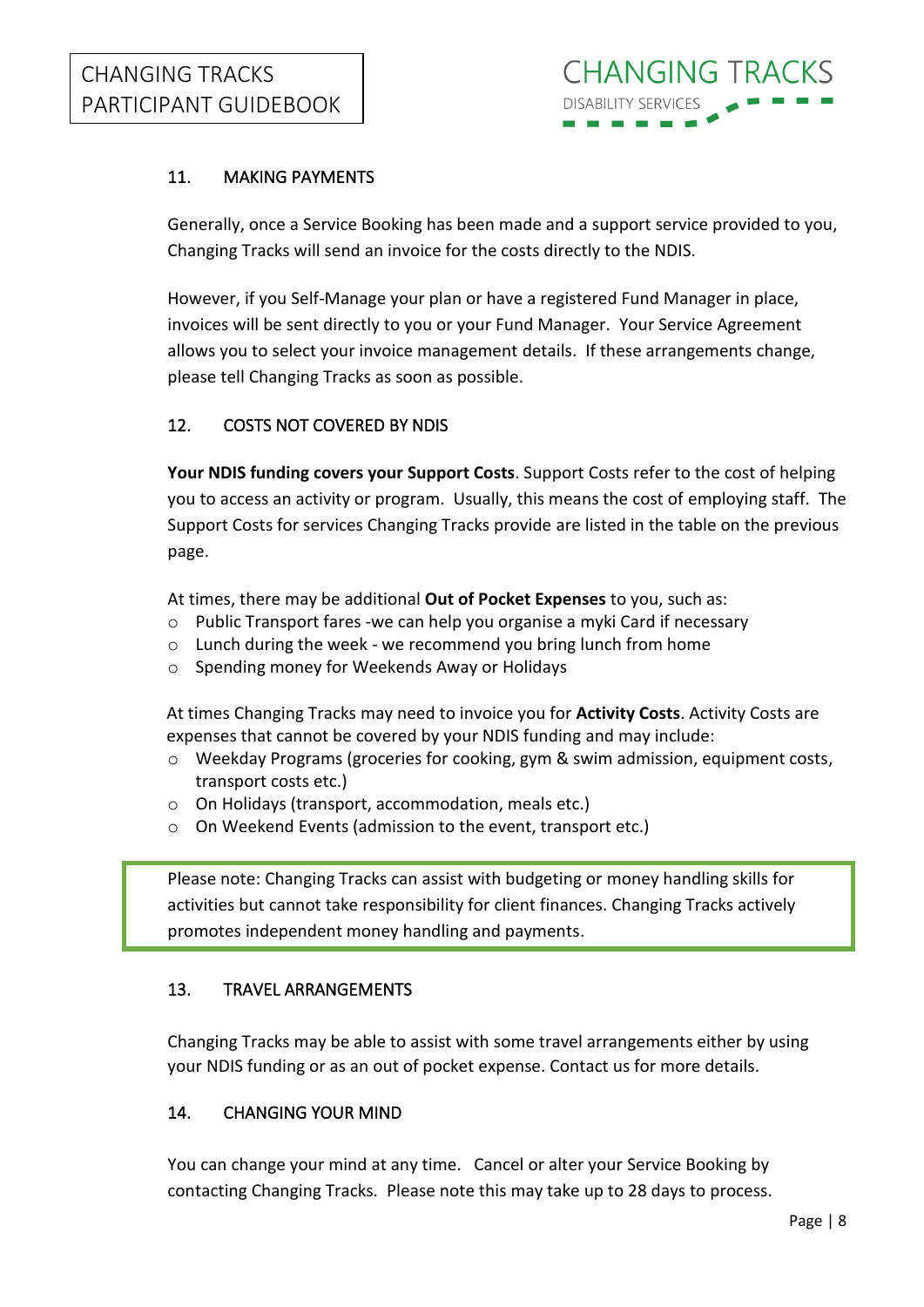# MEDICATION

## 15. MEDICATION ADMINISTRATION

If required, Changing Tracks can assist with the administration of your medication or remind you to take your medication during programs. In order for us to do this, the following guidelines must be met.

### ASSISTANCE WITH MEDICATION

If you need Changing Tracks staff to **administer or to remind you to take** your medication during any Changing Tracks program, a Medication Assistance & Consent Form must be completed (this includes prescription & over the counter pain drugs such as paracetamol or ibuprofen). You will be provided with this form during your Intake Meeting. It will be stored in your file.

An updated Medication Assistance & Consent Form is required

- o Every time your medication is changed
- o Every time you attend a Weekend Away, Holiday or Respite

A Medication Assistance & Consent Form will be sent to you for completion prior to each Weekend Away, Holiday or Respite.

## MEDICATION REQUIREMENTS

- o All **tablet** medication must be packaged in a Webster Pack (see picture 1). This includes prescription & over the counter pain drugs such as paracetamol or ibuprofen. This is usually a free service from chemists, intended to help people manage their daily medication. All Webster Packs must be clearly labelled with your name, directions for administration and dosage amount on the packaging.
- o All **liquid** medication must be in the original bottle provided by your chemist (see picture 2). All Liquid Medication must be clearly labelled with your name, directions for administration and dosage amounts on the bottle.





### **Under no circumstances will Changing Tracks administer or remind you to take any medication not presented as above.**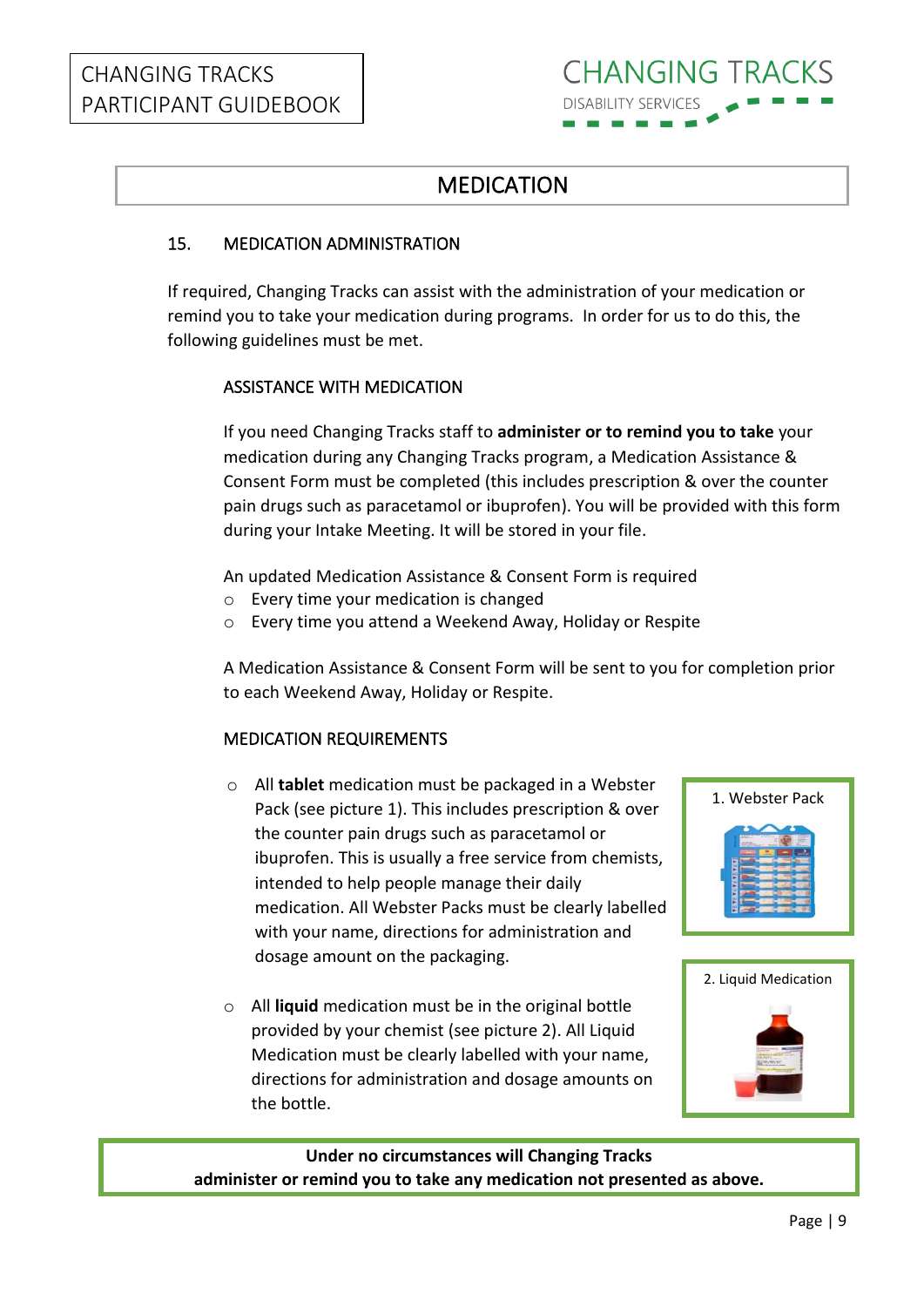# CANCELLATIONS

### 16. CANCELLATION POLICY & PROCEDURE

We understand that there will be times that you cannot make it to your sessions, however, it's important that you notify Changing Tracks as soon as possible.

There may also be times when Changing Tracks needs to make changes to your session, such as staff unavailability. If this happens, Changing Tracks will contact you and offer alternative options. You can choose whether you accept these changes, or if you want to cancel the session.

#### **To cancel a session please call or text –0447 325 196**

#### CANCEL A REGULAR WEEKDAY SESSION

- o **Please cancel your session by 3pm 2 days before your shift.**
- o If you cancel your session **before 3pm** 2 days before your shift, you **will not be charged**.
- o If you cancel your session **after 3pm** less than two days before **or do not show up** for a scheduled session, Changing Tracks will charge you from your NDIS funding for the support costs.
- $\circ$  Please note: Where a provider has a short notice cancellation (or no show) they are able to recover 90% of the fee associated with the activity.
- o Excessive cancelations may lead to a disruption in your services

#### CANCEL A WEEKEND EVENT, HOLIDAY or RESPITE

- o **We require 3 Days' Notice to cancel these sessions.**
- o If you cancel **more than 3 days before** it was due to start, you will not be charged.
- o If you cancel **less than 3 full days before** it was due to start, Changing Tracks will charge you from your NDIS funding for the support costs.
- o E.g. If a camp begins at 3pm Friday 28th April, you would need to notify Changing Tracks before 3pm Tuesday 25th April to avoid being charged.

#### REFUNDS (WEEKEND EVENTS OR HOLIDAY ACTIVITY COSTS ONLY)

A refund for an Activity Cost will be paid to you if:

- o We can fill your place OR
- o A refund is available for the item purchased (e.g. Admission Fee, Train Fare)

Changing Tracks cannot provide refunds for pre-purchased activity costs.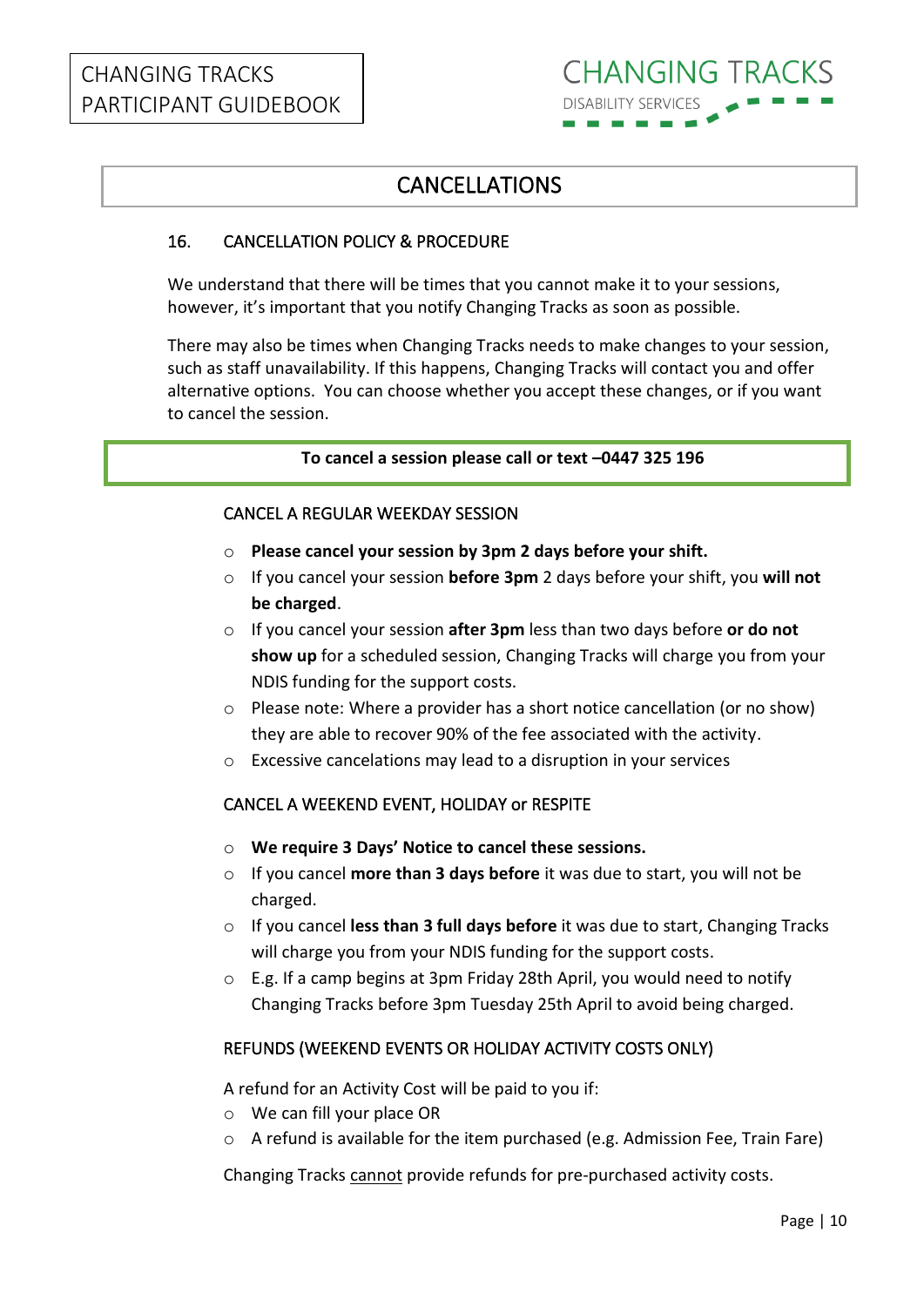# RIGHTS, PRIVACY and RESPONSIBILITIES

## 17. PROTECTING YOUR RIGHTS

Changing Tracks will always work in a way that protects your rights as an individual, not just because it's the right thing to do, but also because your rights are protected by the law. Changing Tracks has undertaken an intensive accreditation process to ensure that we comply with mandatory regulations set out by the NDIS Quality & Safeguards Commission -Practice Standards.

#### NDIS QUALITY & SAFEGUARDS COMMISSION: PRACTICE STANDARDS

The NDIS Practice Standards specify the quality standards to be met by registered NDIS providers to provide supports and services to NDIS participants. Together with the [NDIS](https://www.ndiscommission.gov.au/providers/ndis-code-conduct)  [Code of Conduct](https://www.ndiscommission.gov.au/providers/ndis-code-conduct), the NDIS Practice Standards build NDIS participants' awareness of what quality service provision they should expect from registered NDIS providers.

#### **NDIS Practice Standards modules**

The NDIS Practice Standards consist of a core module and several supplementary modules that apply depending on the types of supports and services you deliver and your organisational structure.

Each module has

- o a series of high-level, participant-focused outcomes
- o for each outcome in the modules, the NDIS Commission has prepared quality indicators that approved auditors use to assess compliance with the NDIS Practice Standards.

#### **Core module**

The core module covers:

- o rights of participants and responsibilities of providers
- o governance and operational management
- $\circ$  the delivery of supports, and
- o the environment in which supports are delivered.

#### VICTORIA'S CHARTER OF HUMAN RIGHTS & RESPONSIBILITIES

The Charter is a law in Victoria**.** Organisations who give public services to the community must follow the Charter. If you use their services you can say if you think they are not giving you your rights. Everyone's rights are equal. You should not be treated unfairly because of things like race, religion, age or disability. These are the rights that the law says everyone should have. They are your rights.

For more information on the Charter of Rights & Responsibilities you can call the Victorian Equal Opportunity & Human Rights Commission – 1300 292 153 or visit their website [www.humanrightscommission.vic.gov.au](http://www.humanrightscommission.vic.gov.au/)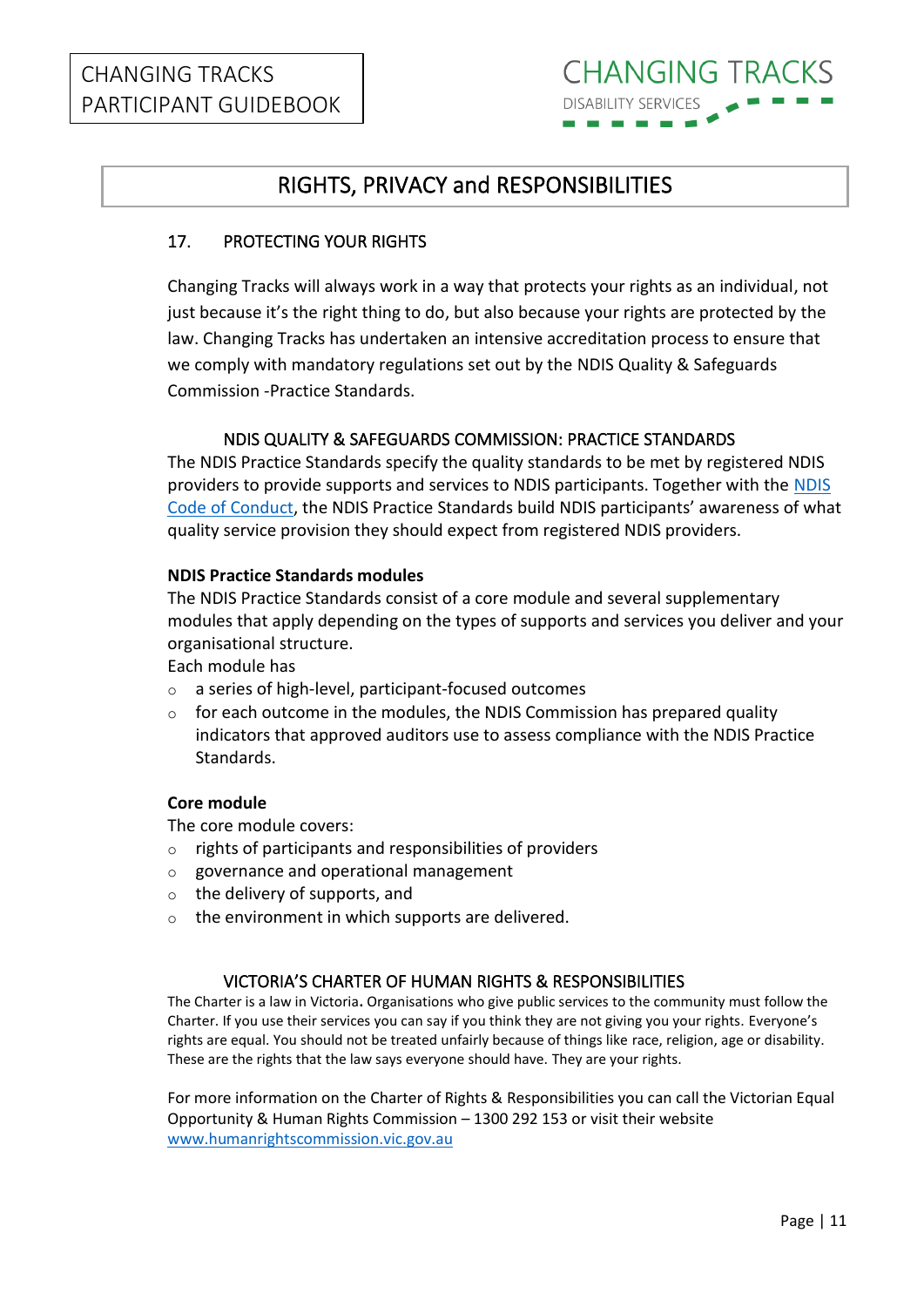## 18. PROTECTING YOUR PRIVACY

Changing Tracks treats your privacy very seriously, not just because it's the right thing to do, but also because the law protects your privacy. Legislation is in place to protect you and Changing Tracks must abide by it. *(Disability Services Act 2006, Information Privacy Act 2000, National Disability Insurance Act 2013)*

#### WHY AND HOW WE KEEP PERSONAL INFORMATION

- $\circ$  Your personal information collected by Changing Tracks is confidential, stored securely, and only available to Changing Tracks staff for the purpose of your supports.
- $\circ$  Your personal information will not be shared with anyone else without your consent.
- o You can arrange to see a copy of your Changing Tracks file at any time by speaking to your staff member or contacting Changing Tracks by phone or email to make arrangements.

#### SHARING YOUR INFORMATION WITH OTHERS

- o Changing Tracks may be required by law to provide relevant information about you to the NDIS Quality & Safeguards Commission and the National Disability Insurance Agency (NDIA).
- $\circ$  There may be times when it is beneficial for Changing Tracks to speak to other people or agencies relevant to you. This will only happen if you provide consent.
- o You provide your consent to Changing Tracks by completing a *Communication Consent Form* which lists all the people and services you are happy for us to speak to about your supports & services. If they are not listed, then we will not communicate with them.
- o If you change your mind at any time you can withdraw your consent by speaking with a staff member or contacting Changing Tracks by phone or email.

#### 19. ACCIDENTS & INCIDENTS

Changing Tracks is committed to ensuring the safety and wellbeing of all participants but sometimes incidents and accidents occur. Changing Tracks expects all staff to report incidents when they arise. This ensures that we can provide the appropriate support to those involved, and incident reviews can take place to reduce the likelihood of similar events occurring in the future.

#### **REPORTABLE INCIDENTS**

o The NDIS Commission has deemed some participant incidents to be *reportable incidents*, requiring notification to the NDIS Commission.

Reportable incidents are serious incidents or allegations which result in harm to an NDIS participant including: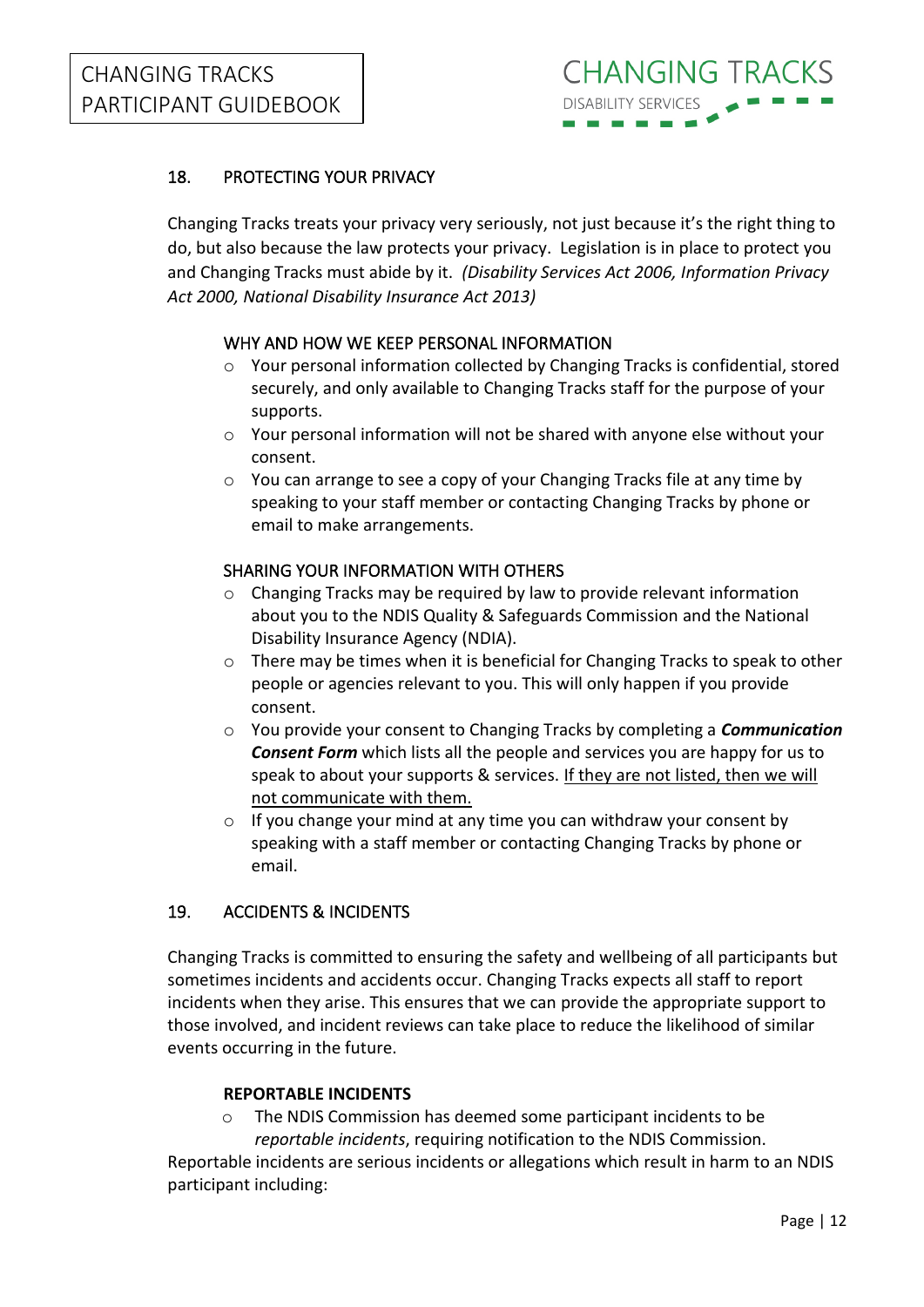

- The death of an NDIS participant
- Serious injury of an NDIS participant
- Abuse or neglect of an NDIS participant
- Unlawful sexual or physical contact with, or assault of, an NDIS participant
- Sexual misconduct committed against, or in the presence of, an NDIS participant, including grooming of the NDIS participant for sexual activity
- The unauthorised use of a restrictive practice in relation to an NDIS participant

It should be noted that reporting a reportable incident to the NDIS Commission does not replace obligations to report suspected crimes to the police and other relevant authorities (for example, child protection).

#### 20. CHANGING TRACKS' RESPONSIBILITIES

We aim to provide an engaging, personalised Support Service to all participants. The following expectations apply to all Changing Tracks staff.

At all times, it is our responsibility to:

- o Treat you and anyone that represents you with respect and dignity.
- o Make every effort to ensure your safety and wellbeing.
- o Work collaboratively with anyone you wish to act on your behalf.
- o Talk to you before any changes are made to your Support Services.
- o Talk with you about the programs you access and your progress.
- o Regularly review your Support Services with you.
- o Keep your confidential information private in accordance with the law *(Disability Services Act 2006, Privacy Act 1988, National Disability Insurance Act 2013).* Your information may be shared if required by law.
- o Respond to your complaints or feedback in a timely manner.
- o Respect your decision to withdraw consents at any time.

#### 21. YOUR RESPONSIBILITIES

We want all Changing Tracks participants and staff to enjoy a safe, positive, and rewarding experience. We will support you to uphold your responsibilities. However, if problems arise, Changing Tracks will discuss these with you before making a decision about your suitability for particular programs.

At all times, it is your responsibility to:

- o Treat Changing Tracks staff and other participants with respect.
- o Follow the Changing Tracks cancellation policy & procedure as described in this document.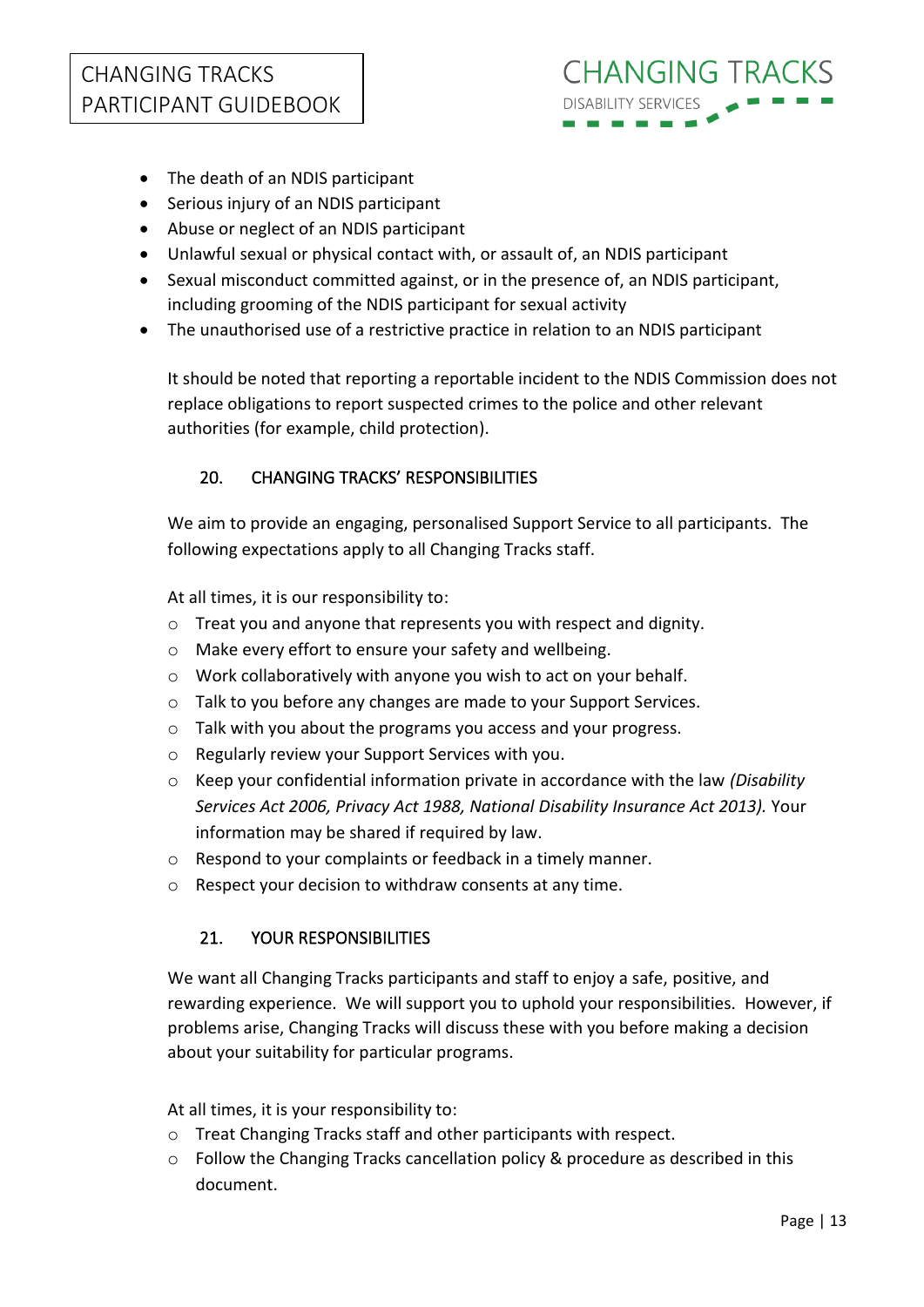

- o Work towards your own personal goals and contribute to planning for the groups you are involved in at Changing Tracks.
- o Notify Changing Tracks of any changes to your NDIS funding that may affect our ability to provide services to you.
- o When you are unwell, do not attend Changing Tracks program until you are fit to do so or cleared by a doctor.

# KEEPING IN TOUCH

## 22. CHANGES TO PERSONAL DETAILS

It's really important that we have up to date information about you. If your personal details change (e.g. address, phone numbers, emergency contacts, your medical needs), please notify Changing Tracks as soon as possible. You can call 0447 325 196, email [info@changingtracks.com.au](mailto:info@changingtracks.com.au) or just let a staff member know.

## 23. CHANGES TO YOUR FUNDING

Sometimes your NDIS plan can change unexpectedly. Your NDIS review may be brought forward or extended, or your funding amounts may be altered. Please notify Changing Tracks if there are any changes to the dates of your NDIS review, or if the funding on your new plan has been changed. This will allow Changing Tracks to make necessary changes to our Support Service to adapt to your needs and funding.

#### 24. UPCOMING EVENTS

Once you have registered with Changing Tracks, we'll let you know about upcoming events and programs. Our staff will provide information to you during program times.

The Changing Tracks Website will also list new and upcoming programs and support services.

## 25. BOOKING IN TO EVENTS OR PROGRAMS

Once you have registered with Changing Tracks, you can book into any of our events by Phone **0447 325 196**  Email [info@changingtracks.com.au](mailto:info@changingtracks.com.au) OR Speaking to a Changing Tracks staff member during a program.

New participants are always welcome at Changing Tracks. Please see Page 5 of this Guidebook for more information about Getting Involved with our service.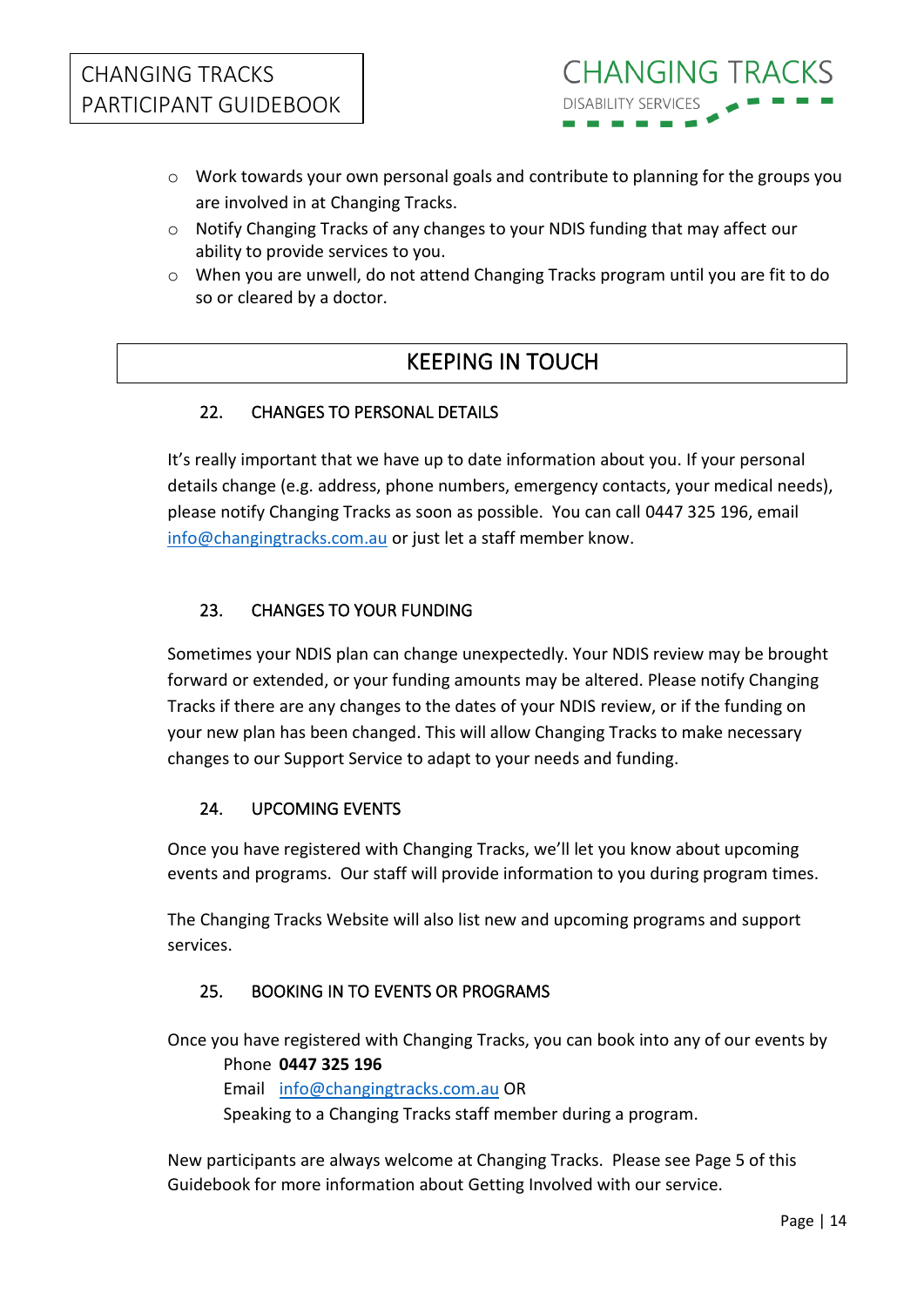## 26. IS CHANGING TRACKS THE RIGHT SERVICE TO CHOOSE?

Changing Tracks may not always be the most suitable Support Service for you.

Changing Tracks is a Community-Based provider, meaning all the supports we provide take place in the community. We may not have the facilities or capacity to meet everyone's needs. At times, we may have limited capacity to provide more intensive programs, such as Individualised Support or Behaviour Management. Sometimes Personal Care needs may mean that Changing Tracks is unable to provide services. If this is the case, we will talk with you about this and assist with a referral to another agency if necessary.

#### 27. ENDING SERVICES WITH CHANGING TRACKS

You have choice and control over the services you receive through Changing Tracks

You can end your Service Agreement with Changing Tracks at any time for any reason. If you wish to do this, please speak to Mat or Tony in person or over the phone, or notify them by email [info@changingtracks.com.au](mailto:info@changingtracks.com.au)

Changing Tracks also reserves the right to end your Service Agreement if necessary. Reasons may include:

- o Limited engagement from you such as Not turning up for sessions
	- Ongoing late cancellations
	- Regularly leaving your sessions early
	- Unwillingness to work towards your agreed goals
	- Unwillingness to review your program
- o Aggressive or inappropriate behaviour
- o A change in your medical or personal care needs, which means Changing Tracks is no longer qualified or able to support you

If we need to cancel your service, Changing Tracks staff will meet and discuss the issues with you prior to taking any further action.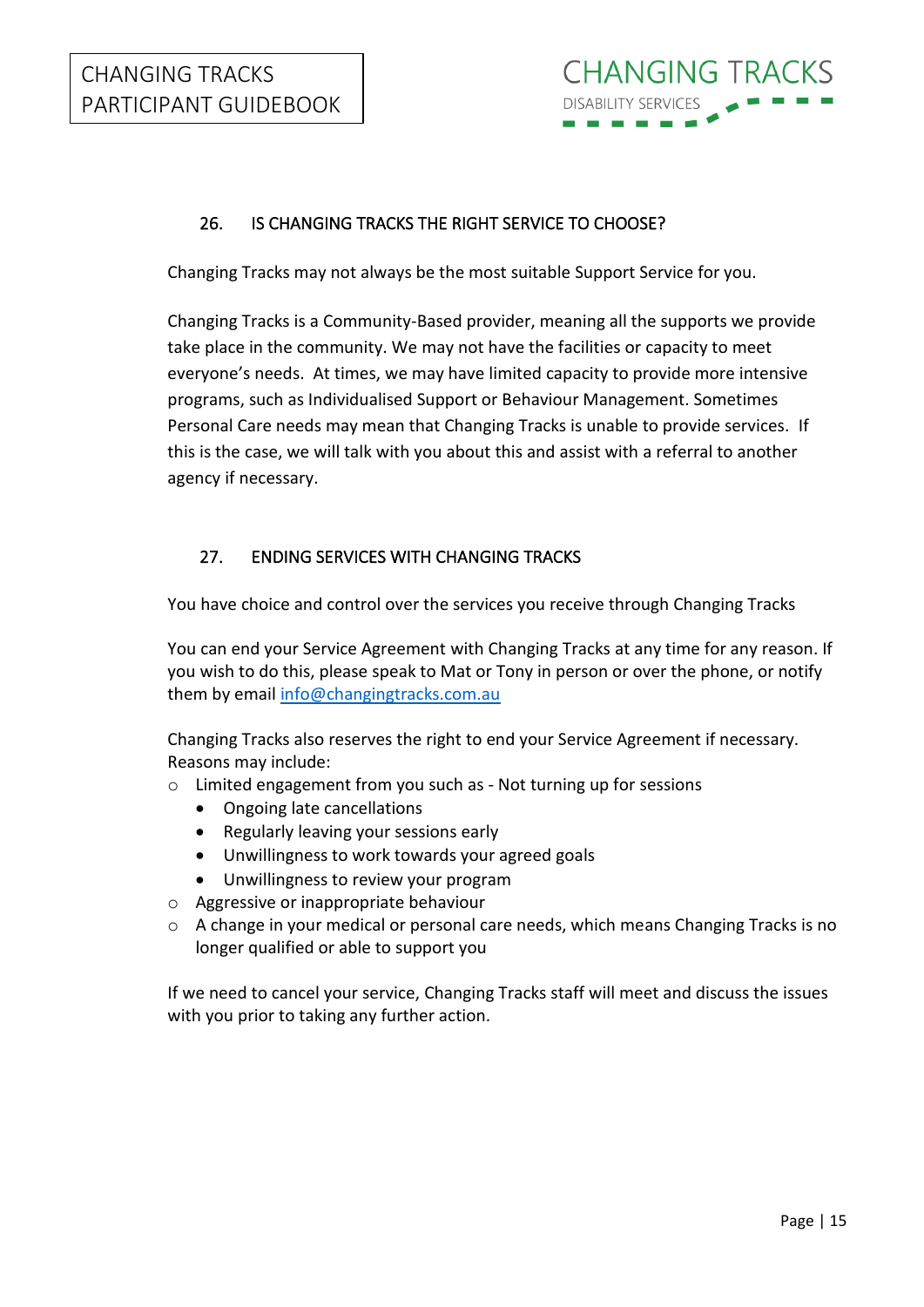

# FEEDBACK

#### 28. HOW ARE WE DOING?

Changing Tracks takes your feedback very seriously and is committed to resolving issues fairly and as quickly as possible.

Changing Tracks values feedback of any sort, whether it is a complaint, a compliment, or a suggestion. We encourage participants and their chosen representatives to provide feedback freely. This helps us to understand what is working well, what is not working well, and what people need and want from our service.

It is a condition of registration that registered NDIS providers have a complaints management and resolution system, which complies with the requirements set out in NDIS Quality & Safeguards Commissions Practice Standards.

Complaints are also one of the best ways to identify problems with service delivery and how they can be fixed. Fostering an organisational culture that values and learns from complaints is one of the most important ways that Changing Tracks continues to meet people's needs and continuously improve their services.

## 29. AUDITS, SURVEYS & OTHER FEEDBACK REQUESTS

Changing Tracks is an NDIS registered organisation and is required to undergoes a rigorous auditing process to retain certification. Part of the auditing process is for some participants and their representatives to be interviewed about their experience with Changing Tracks. We will seek consent from registered participants to be interviewed. This consent can be revoked by you at any time.

At various times through the year, you or your chosen representative will be invited to contribute to surveys, evaluations, and other feedback opportunities. We appreciate your assistance and honesty with this important process.

All feedback we receive will remain confidential. Statistics will be shared with all people we support, but no names or personal details will be published.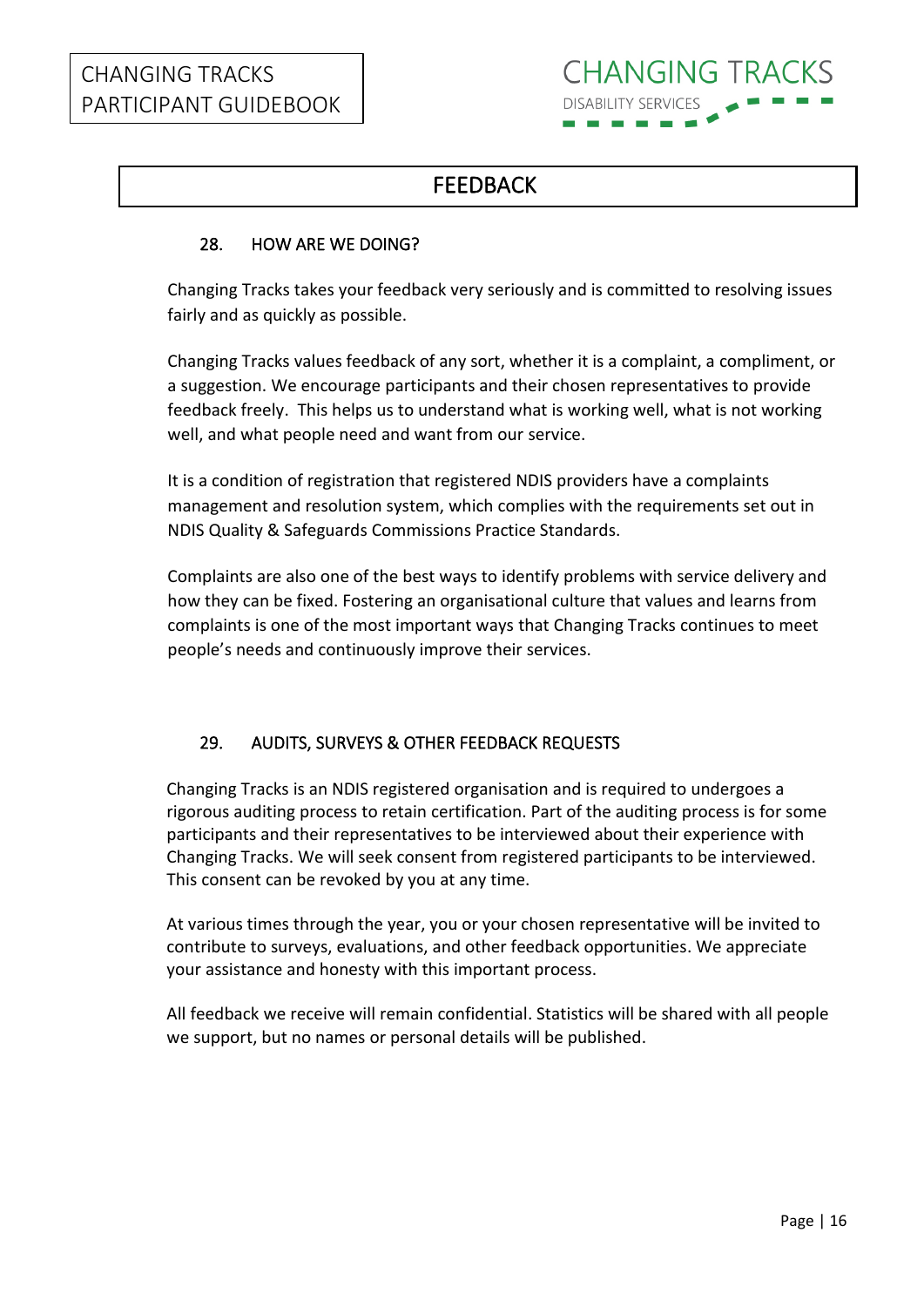### 30. COMPLAINTS & FEEDBACK PROCEDURE

Complaints & Feedback can be provided by yourself or by your chosen representative or advocate. It is your choice.

There are multiple ways that you can make a complaint or provide feedback to Changing Tracks including options to remain anonymous**.**

- **Phone call** –0447 325 196 or to any other staff member
- **Email** [info@changingtracks.com.au](mailto:info@changingtracks.com.au)
- **Website** go to the 'Contact Us' page and complete the online communication form *you can do this anonymously if you wish.*
- **In person** speak to any Changing Tracks staff member at any time
- **An advocate** can speak on your behalf. An advocate could be someone who you choose to represent you such as a family member, friend, or an independent advocacy service. *This can also be completed anonymously if you wish.*
- **Complaints, Compliments & Feedback form** -this form is provided to you during the registration process and is available for printing from the 'Contact Us' page on our website. *This can also be completed anonymously if you wish.*

If you prefer not to speak to Changing Tracks, you can make a complaint directly to the NDIS Quality and Safeguards Commission. **1800 035 544** or **[www.ndiscommission.gov.au](http://www.ndiscommission.gov.au/)**

#### 31. RAISING A COMPLAINT FLOWCHART

You have the right to make a complaint at any time. To help resolve the issue Changing Tracks will follow these steps. At any one of these steps you can ask for an advocate to help you. An advocate can be a family member, friend, or someone else you choose.

Step 1 → Speak directly with the person(s) involved and/or a staff member. In most cases issues can be resolved by communicating with each other. If not, proceed to Step 2. **Step 2 → Complete and lodge a Complaints, Compliments and Feedback Form (this can** be completed anonymously). This is provided to you when you register with Changing Tracks and annually when you re-register. It's also available on the Changing Tracks website on the 'Contact Us' page for printing.

Step 3 → Your complaint will be acknowledged and investigated by Changing Tracks in a timely manner.

**Step 4**  $\rightarrow$  **You will be advised of the investigation outcome (if your name was provided). Step 5 → You can request an external investigation or take no further action.** 

If you are unsatisfied with Changing Tracks' resolution of your complaint you can contact an advocacy service for assistance (see page 18) or contact the NDIS Quality and Safeguards Commission **1800 035 544** or **[www.ndiscommission.gov.au](http://www.ndiscommission.gov.au/)**